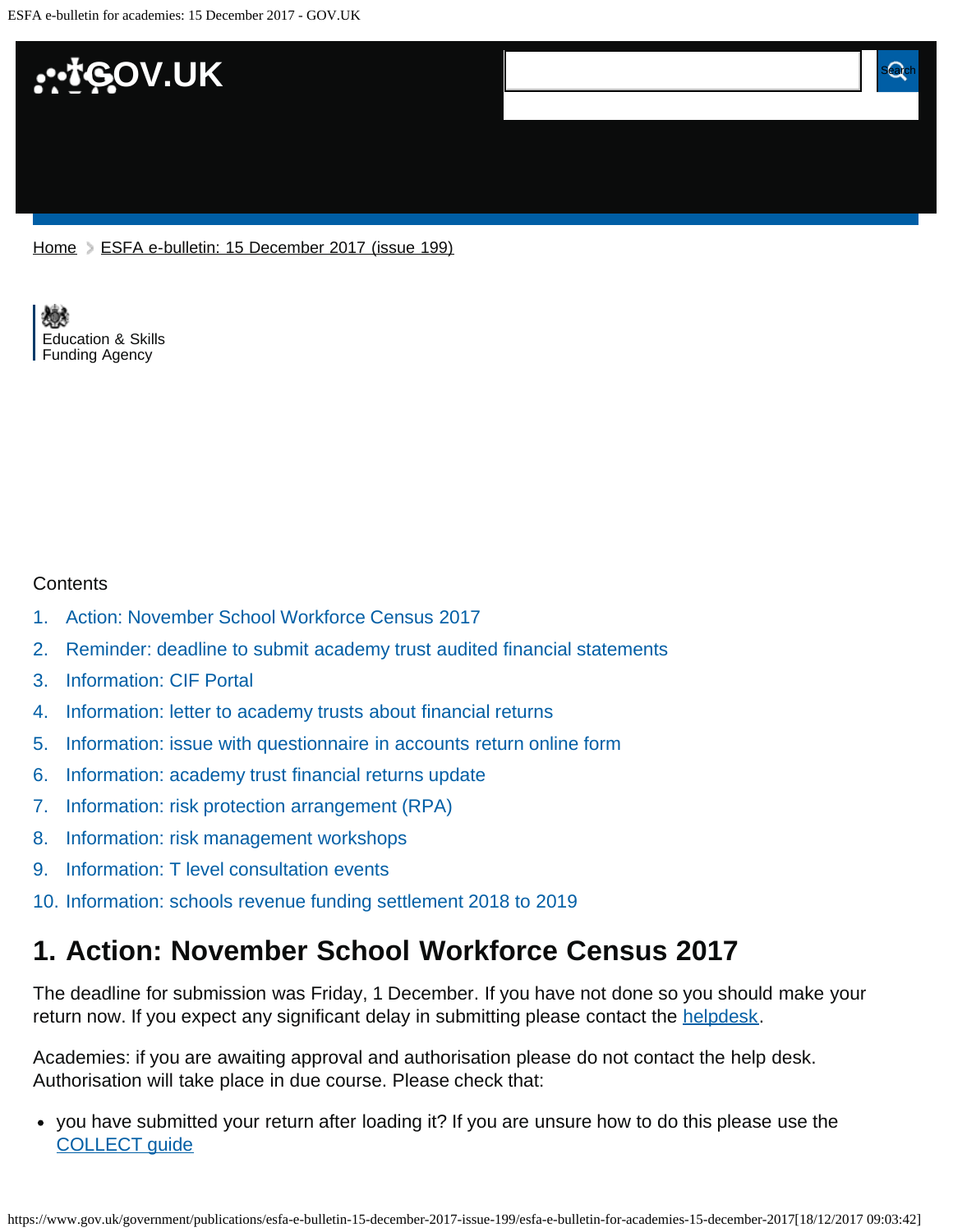if you have made any amendments to your data and the current status is 'loaded and validated' or 'Amended by Source' please do not forget to press submit

Local authorities: have you approved your returns after they have been loaded and submitted by you or your schools? If you are unsure how to do this please use the [COLLECT guide.](https://www.gov.uk/government/publications/collect-guides-for-schools-and-local-authorities)

### **1.1 Please remember**

- The school workforce census is a statutory return; you have a legal obligation to submit data.
- If you don't have a management information system, or you can't provide data in the correct format required by COLLECT, please request the XML generator tools from the [helpdesk.](https://www.education.gov.uk/researchandstatistics/stats/requestform)
- If you have any query or concern regarding the school workforce census collection please contact the helpdesk using the [service request form.](https://www.education.gov.uk/researchandstatistics/stats/requestform)

### <span id="page-1-0"></span>**2. Reminder: deadline to submit academy trust audited financial statements**

This is a final reminder that the deadline to submit your audited financial statements is only 2 weeks away. This applies to academy trusts, including free schools, studio schools and university technical colleges incorporated on or before 1 August 2017.

If you have not yet submitted your financial statements, please ensure that you have processes in place to meet the deadline.

Please refer to the [published guidance](https://www.gov.uk/guidance/academies-accounts-direction#submit-your-2016-to-2017-financial-statements) on submitting your financial statements and completing the accounts submission cover sheet online form.

# <span id="page-1-1"></span>**3. Information: CIF Portal**

Following issues earlier this week with the Condition Improvement Fund (CIF) Portal, we have now extended the closing date for submissions to 4pm on Wednesday 20 December. We are sorry for any inconvenience caused.

## <span id="page-1-2"></span>**4. Information: letter to academy trusts about financial returns**

Eileen Milner, chief executive of the Education and Skills Funding Agency (ESFA), has written a letter to Chairs of Trustees, Chief Executives/Accounting Officers and Chief Financial Officers at all academy trusts to announce that ESFA is changing its approach to academy trust non-compliance with financial returns.

In her [letter](https://www.gov.uk/government/publications/letter-to-academy-trusts-december-2017) (sent on 13 December), Eileen states that in September 2018, ESFA will publish a list of trusts who are late or do not submit, two or more of the annual financial returns during the 2017 to 2018 academic year.

We will publish future lists every September based on the preceding years' returns.

## **5. Information: issue with questionnaire in accounts return online**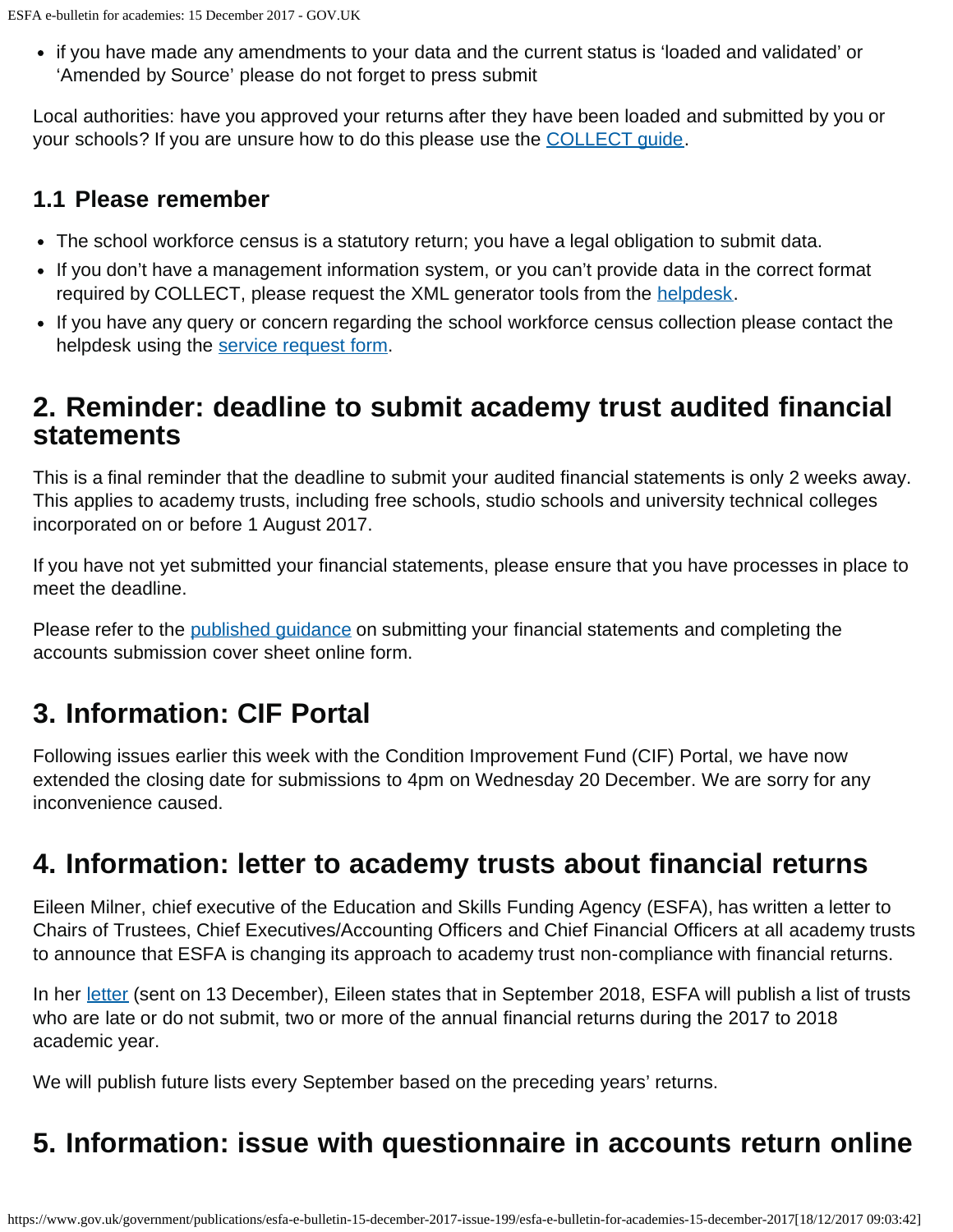## <span id="page-2-0"></span>**form**

We have become aware of an issue with the accounts return questionnaire, which relates to the land and buildings sections of the form and relates to the following question:

Does the Central Trust own any Land and Building assets rather than the individual academies?

Some trusts have rightly answered "no" to this as they don't. However, answering "no" hides all of the land and buildings sections of the online form. To get around this users will simply need to:

- login to the AR form
- review the questionnaire and check to see the answer for this question
- $\bullet$  if no is selected amend this to yes

In the meantime, we are preparing a fix for this issue will confirm when it's corrected using this e-bulletin. If academy trust internal preparers or external audit preparers have already sent their return for approval, please untick approve and amend the form accordingly. This then can be re-sent for approval once the land and buildings data has been amended.

## <span id="page-2-1"></span>**6. Information: academy trust financial returns update**

#### **6.1 Information: accounts return weekly Skype conferencing Q&A sessions**

We're hosting weekly Skype conferencing Q&A sessions from 4pm to 5pm every Thursday to answer your questions about the accounts return and any residual questions about the land and buildings collection tool return.

Please use this [Join Skype Meeting](https://meet.lync.com/educationgovuk/bethan.jones/BG7JHBZ2) link to access the conference and download the web app if necessary. If you don't use Skype, you can join by phone. Call 02033 215238 and, when instructed, enter the conference ID (2081 9375).

If you have any questions about the LBCT or the accounts return, please contact us using our [enquiry](https://form.education.gov.uk/fillform.php?self=1&form_id=HR41uA2F8Dh&type=form&ShowMsg=1&form_name=Knowledge+centre+enquiry+form&noRegister=false&ret=%2Fmodule%2Fservices&noLoginPrompt=1) [form](https://form.education.gov.uk/fillform.php?self=1&form_id=HR41uA2F8Dh&type=form&ShowMsg=1&form_name=Knowledge+centre+enquiry+form&noRegister=false&ret=%2Fmodule%2Fservices&noLoginPrompt=1). Please put either "LBCT question" or "AR question" at the top of the form.

#### **6.2 Information: accounts return webinar – final chance to sign-up!**

You can [register now for additional accounts return webinar](https://registration.livegroup.co.uk/esfaacademywebinars/) we're hosting on Monday 18 December. The webinar will discuss the most challenging aspects of the accounts return include a live question and answer session. You can submit questions in advance when you register.

### **6.3 Reminder: grant accounts return access to your external auditors**

A crucial step in your preparations to complete the accounts return online form is to grant access to your external auditors. You can read how to do this our [financial returns online form registration guide.](https://www.gov.uk/guidance/academies-financial-returns-online-form-registration)

External auditors must review and complete your trusts accounts return form in order to submit to ESFA. This needs to be done by the deadline of the 19 January 2018.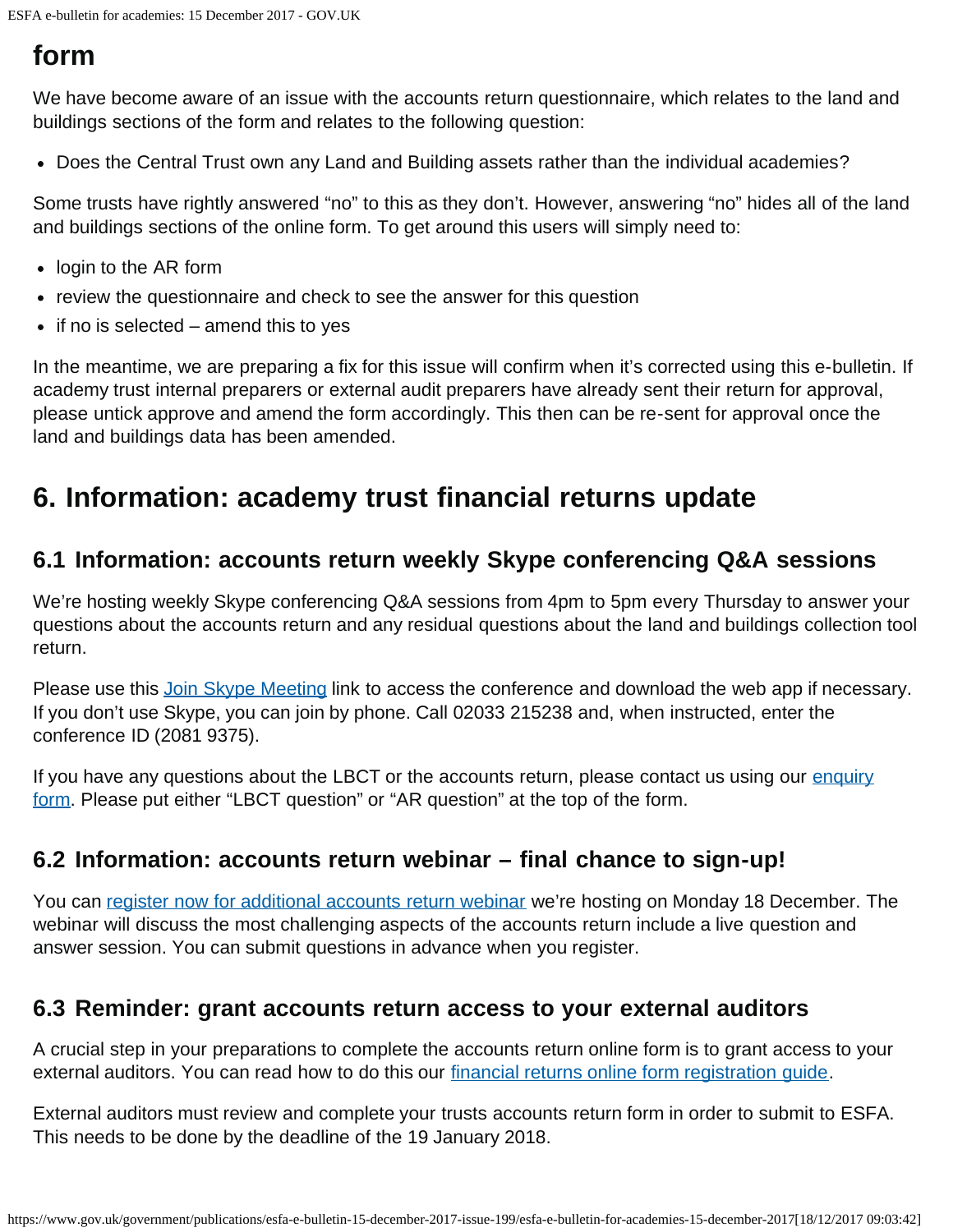Any new auditors need to be set up against the external auditors preparer/approver 000001 UPIN when registering and not the trust UPIN.

Any auditors already set up will already be set up using this new auditor UPIN. To grant access to auditors, the academy trust internal approver must type the auditor's details into the accounts return form in the external auditors details screen. In this screen, the internal approver will be able to allocate roles to auditors.

We would like to thank all the trusts who have already done this and we want to encourage the remaining trusts to do this soon to ensure that there is enough time make the return on time.

# <span id="page-3-0"></span>**7. Information: risk protection arrangement (RPA)**

The [Risk Protection Arrangement \(RPA\)](https://www.gov.uk/government/publications/risk-protection-arrangement-rpa-for-academy-trusts-membership-rules) team is currently exploring the feasibility of a RPA-type arrangement to provide a solution for teacher absence cover for the academy sector.

In order to obtain the best value for academies, we need to understand the nature of arrangements currently in place as well as further details of absence losses.

We have produced a [teacher absence survey](http://www.smartsurvey.co.uk/s/TeacherAbsence/) to help us obtain the most relevant and accurate information. To complete the survey, you will need:

- details of insurance policies that cover staff absences.
- the number of absences and size of losses over the academic years 2014 to 2017

We would encourage your business managers or insurance lead representatives to complete the online survey by 12 January 2018.

If you have any questions, please email the [RPA team.](mailto:Academies.RPA@education.gov.uk)

### <span id="page-3-1"></span>**8. Information: risk management workshops**

As part of our ongoing risk management support, RPA members are invited to our latest workshop covering cyber risk management including the General Data Protection Regulation (GDPR) which comes into effect on 25 May 2018.

The 3-hour sessions will be presented by RPA risk-management advisors, Willis Towers Watson. An expert speaker will give the presentation in an interactive style and there will be an opportunity to ask questions at the end of each session.

These workshops are aimed at all those with responsibility for, or involvement in, risk for their academy. This includes head teachers, business managers, facilities managers and risk management professionals.

#### **8.1 Venues and dates**

- 16 January 2018 (9:30am) DfE, 2 St Pauls Place, 125 Norfolk Street, Sheffield S1 2JF
- 19 January 2018 (9:30am) DfE, Bishopsgate House, Feethams, Darlington DL1 5QE
- 23 January 2018 (9:30am) Willis Towers Watson, 3 Temple Back East, Bristol BS1 6DZ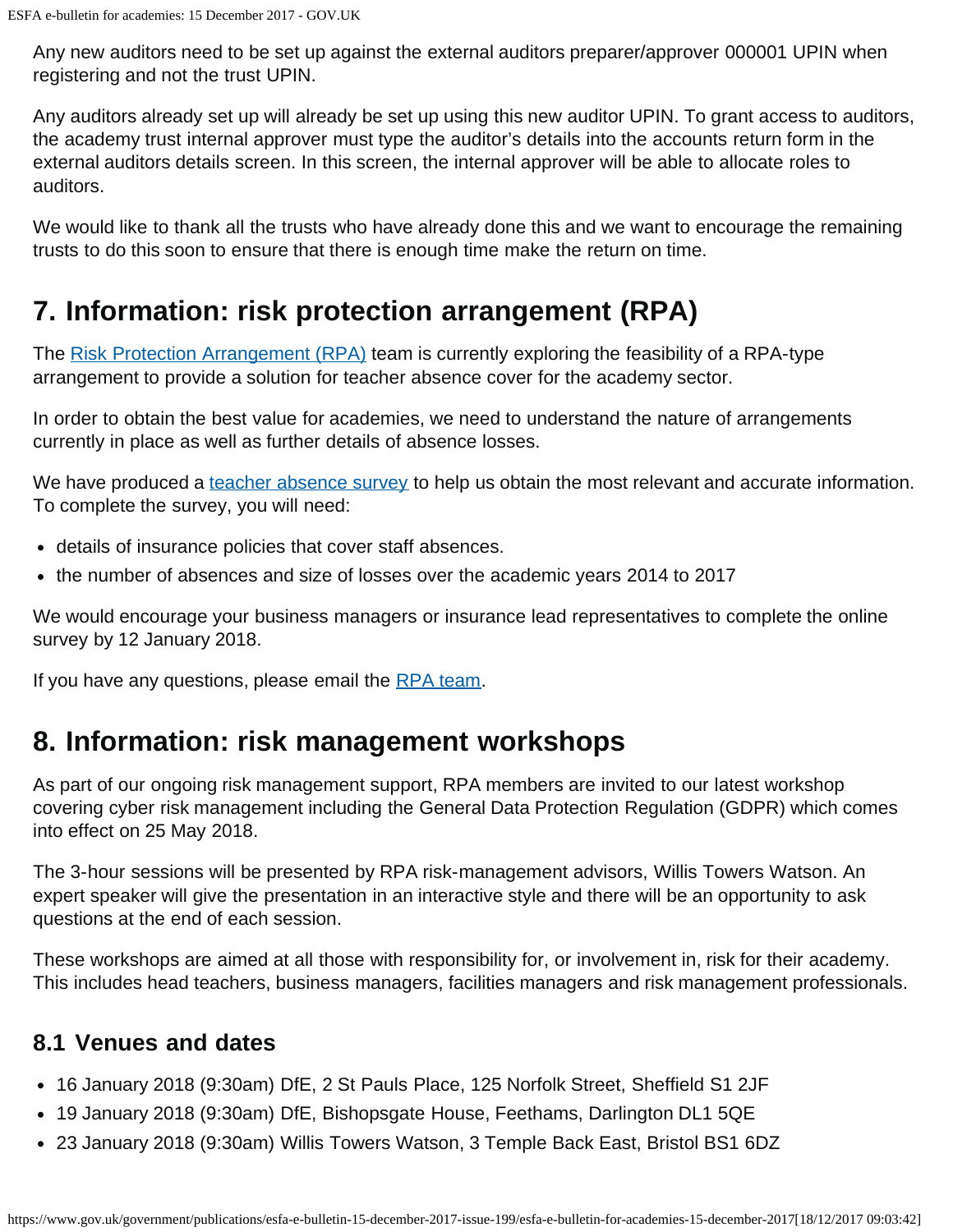25 January 2018 (9:30am) Crowne Plaza, Armada Way, Plymouth PL1 2HJ

- 29 January 2018 (9:00am) DfE, Sanctuary Buildings, Great Smith Street, London SW1P 3BT
- 29 January 2018 (1:30pm) DfE, Sanctuary Buildings, Great Smith Street, London SW1P 3BT
- 31 January 2018 (9:30am) DfE, Earlsdon Park, 55 Butts Road, Coventry, CV1 3BH

### **8.2 How to register**

Places will be allocated on a first-come-first-served basis and will be limited to 2 places per member academy. To book your place(s) please email the [RPA team](mailto:Academies.RPA@education.gov.uk) providing:

- 1. your academy name and URN
- 2. the name(s) of attendee(s)

## <span id="page-4-0"></span>**9. Information: T level consultation events**

A series of free to attend events have been organised for institutions to learn more about T levels. The Department for Education would like your feedback on the development of T level programmes and how they should be designed to implement the Sainsbury Panel's recommendations.

The events will take place in the following locations and dates:

- Monday 15 January Church House, London
- Tuesday 16 January Mercure Darlington Kings Hotel, Darlington
- Friday 19 January etc venue, Manchester
- Monday 22 January Bridgwater & Taunton College, Cannington Campus, Nr Bridgwater
- Thursday 25 January Maids Head Hotel, Norwich
- Friday 26 January The Studio, Birmingham

You can register to attend a session by visiting the [AoC registration page](https://www.aoc-create.co.uk/event/tlevel2018/).

### <span id="page-4-1"></span>**10. Information: schools revenue funding settlement 2018 to 2019**

We will publish 2018 to 2019 local authority allocations for the dedicated schools grant (DSG), and the pupil premium by 21 December 2017.

We will also confirm the arrangements for ESG protection for academies for 2018 to 2019 by this date.

Is there anything wrong with this page?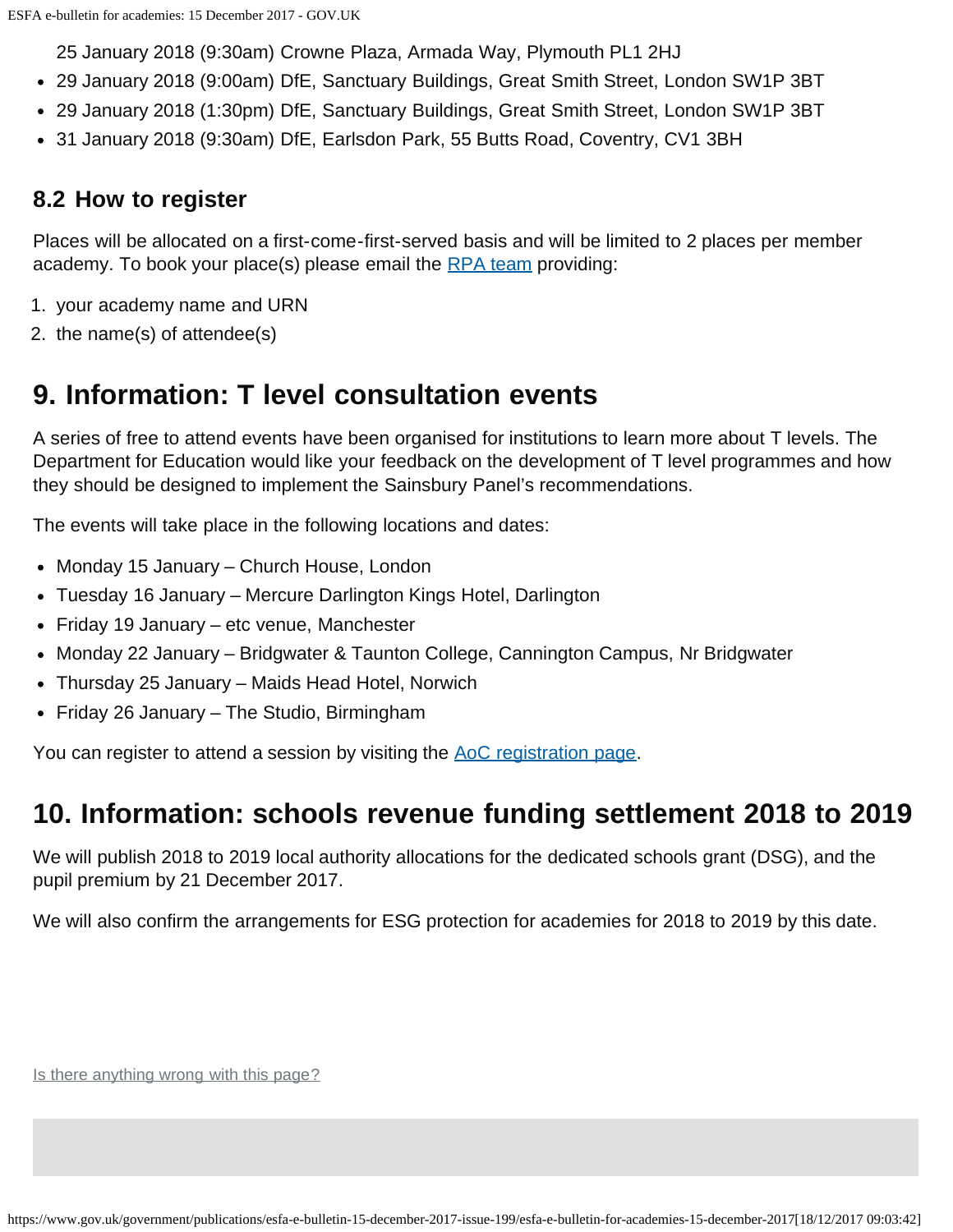#### **Services and information**

#### **[Benefits](https://www.gov.uk/browse/benefits)**

[Births, deaths, marriages and care](https://www.gov.uk/browse/births-deaths-marriages)

[Business and self-employed](https://www.gov.uk/browse/business)

[Childcare and parenting](https://www.gov.uk/browse/childcare-parenting)

[Citizenship and living in the UK](https://www.gov.uk/browse/citizenship)

[Crime, justice and the law](https://www.gov.uk/browse/justice)

[Disabled people](https://www.gov.uk/browse/disabilities)

[Driving and transport](https://www.gov.uk/browse/driving)

[Education and learning](https://www.gov.uk/browse/education)

[Employing people](https://www.gov.uk/browse/employing-people)

[Environment and countryside](https://www.gov.uk/browse/environment-countryside)

[Housing and local services](https://www.gov.uk/browse/housing-local-services)

[Money and tax](https://www.gov.uk/browse/tax)

[Passports, travel and living abroad](https://www.gov.uk/browse/abroad)

[Visas and immigration](https://www.gov.uk/browse/visas-immigration)

[Working, jobs and pensions](https://www.gov.uk/browse/working)

### **Departments and policy**

[How government works](https://www.gov.uk/government/how-government-works)

**[Departments](https://www.gov.uk/government/organisations)** 

**[Worldwide](https://www.gov.uk/world)** 

**[Policies](https://www.gov.uk/government/policies)** 

**[Publications](https://www.gov.uk/government/publications)** 

**[Announcements](https://www.gov.uk/government/announcements)** 

[Help](https://www.gov.uk/help) [Cookies](https://www.gov.uk/help/cookies) [Contact](https://www.gov.uk/contact) [Terms and conditions](https://www.gov.uk/help/terms-conditions) [Rhestr o Wasanaethau Cymraeg](https://www.gov.uk/cymraeg) Built by the [Government Digital Service](https://www.gov.uk/government/organisations/government-digital-service)

## **OGL**

All content is available under the [Open Government Licence v3.0,](https://www.nationalarchives.gov.uk/doc/open-government-licence/version/3/) except where otherwise stated